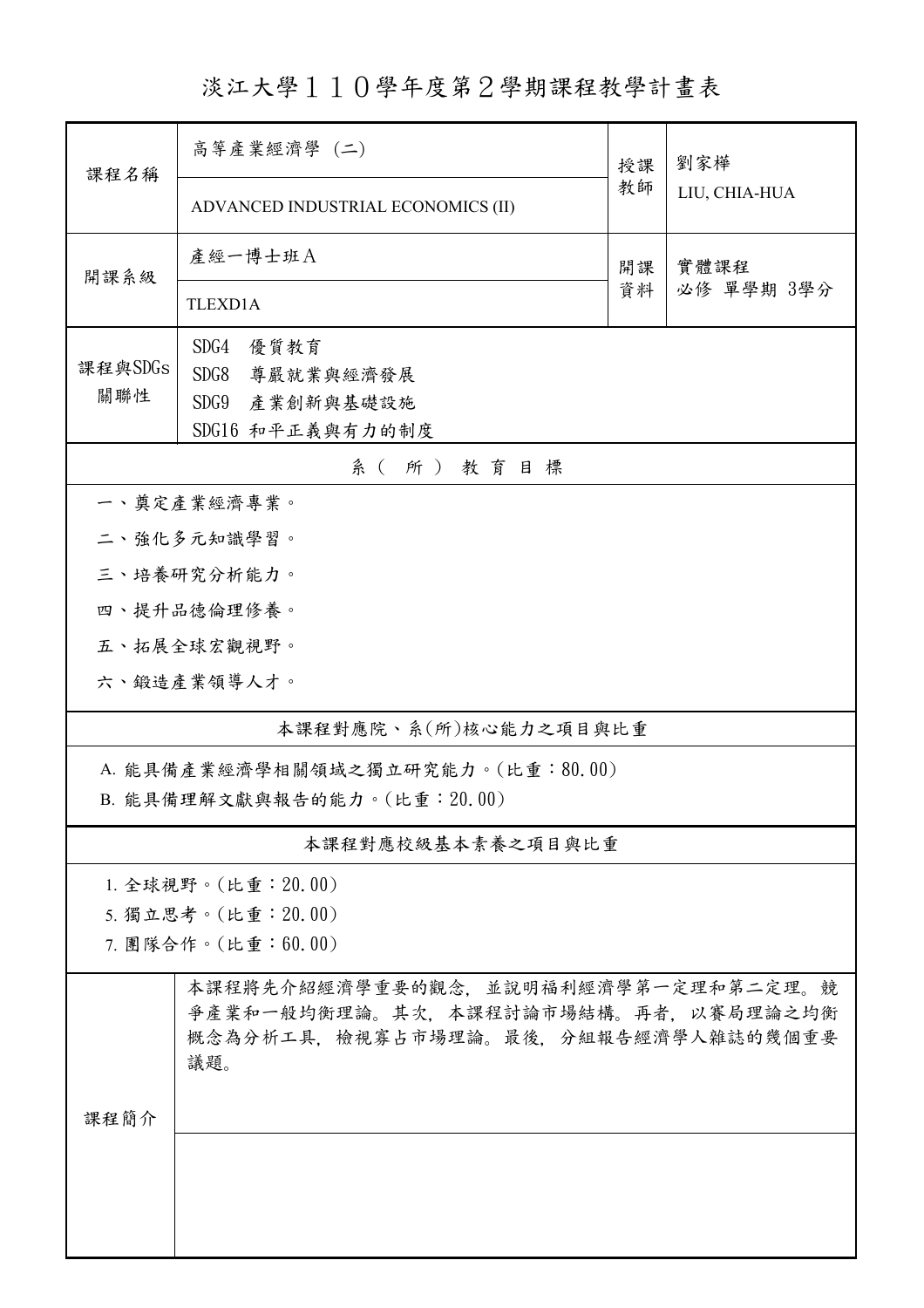|                                                                                                                                                                                                                                            |                            | The course will first discuss some important concepts in Economics,<br>including the first and the second theorems of welfare economics. Then, the<br>course discusses market structures. After the midterm, the course introduce<br>the game theory and examines oligopoly models by using the equilibrium<br>concepts in game theory. Finally, students will be divided into groups to<br>present some important issues reported in Economist magazine. |               |                                                                                                                              |                                     |  |  |
|--------------------------------------------------------------------------------------------------------------------------------------------------------------------------------------------------------------------------------------------|----------------------------|-----------------------------------------------------------------------------------------------------------------------------------------------------------------------------------------------------------------------------------------------------------------------------------------------------------------------------------------------------------------------------------------------------------------------------------------------------------|---------------|------------------------------------------------------------------------------------------------------------------------------|-------------------------------------|--|--|
| 本課程教學目標與認知、情意、技能目標之對應<br>將課程教學目標分別對應「認知(Cognitive)」、「情意(Affective)」與「技能(Psychomotor)」<br>的各目標類型。<br>一、認知(Cognitive):著重在該科目的事實、概念、程序、後設認知等各類知識之學習。<br>二、情意(Affective):著重在該科目的興趣、倫理、態度、信念、價值觀等之學習。<br>三、技能(Psychomotor):著重在該科目的肢體動作或技術操作之學習。 |                            |                                                                                                                                                                                                                                                                                                                                                                                                                                                           |               |                                                                                                                              |                                     |  |  |
| 序<br>號                                                                                                                                                                                                                                     | 教學目標(中文)                   |                                                                                                                                                                                                                                                                                                                                                                                                                                                           |               | 教學目標(英文)                                                                                                                     |                                     |  |  |
| $\mathbf{1}$                                                                                                                                                                                                                               | 目。                         | 讓學生熟悉產業經濟學主要議<br>題,並可從中找到適當的研究題                                                                                                                                                                                                                                                                                                                                                                                                                           |               | The goal is to familiarize students with major topics<br>in IO. Students may find some topics for their<br>further research. |                                     |  |  |
|                                                                                                                                                                                                                                            |                            |                                                                                                                                                                                                                                                                                                                                                                                                                                                           |               | 教學目標之目標類型、核心能力、基本素養教學方法與評量方式                                                                                                 |                                     |  |  |
| 序號                                                                                                                                                                                                                                         | 目標類型                       | 院、系(所)<br>核心能力                                                                                                                                                                                                                                                                                                                                                                                                                                            | 校級<br>基本素養    | 教學方法                                                                                                                         | 評量方式                                |  |  |
| $\mathbf{1}$                                                                                                                                                                                                                               | 認知                         | AB                                                                                                                                                                                                                                                                                                                                                                                                                                                        | 157           | 講述、討論、發表、實作                                                                                                                  | 測驗、討論(含課<br>堂、線上)、實作、報<br>告(含口頭、書面) |  |  |
| 授課進度表                                                                                                                                                                                                                                      |                            |                                                                                                                                                                                                                                                                                                                                                                                                                                                           |               |                                                                                                                              |                                     |  |  |
| 週次                                                                                                                                                                                                                                         | 日期起訖                       | 内 容 (Subject/Topics)<br>備註                                                                                                                                                                                                                                                                                                                                                                                                                                |               |                                                                                                                              |                                     |  |  |
|                                                                                                                                                                                                                                            | $111/02/21$ ~<br>111/02/25 | 課程介紹,經濟學重要概念                                                                                                                                                                                                                                                                                                                                                                                                                                              |               |                                                                                                                              |                                     |  |  |
| 2                                                                                                                                                                                                                                          | $111/02/28$ ~<br>111/03/04 | 福利第一定理、福利第二定理                                                                                                                                                                                                                                                                                                                                                                                                                                             |               |                                                                                                                              |                                     |  |  |
| 3                                                                                                                                                                                                                                          | $111/03/07$ ~<br>111/03/11 | 實證例子                                                                                                                                                                                                                                                                                                                                                                                                                                                      |               |                                                                                                                              |                                     |  |  |
| 4                                                                                                                                                                                                                                          | $111/03/14$ ~<br>111/03/18 | 最低基本收入討論 (universal basic income)                                                                                                                                                                                                                                                                                                                                                                                                                         |               |                                                                                                                              |                                     |  |  |
| 5                                                                                                                                                                                                                                          | $111/03/21$ ~<br>111/03/25 | 如何總結及報告一篇已發表的文章                                                                                                                                                                                                                                                                                                                                                                                                                                           |               |                                                                                                                              |                                     |  |  |
| 6                                                                                                                                                                                                                                          | $111/03/28$ ~<br>111/04/01 |                                                                                                                                                                                                                                                                                                                                                                                                                                                           | 市場結構及相關經濟模型介紹 |                                                                                                                              |                                     |  |  |
|                                                                                                                                                                                                                                            | 111/04/04<br>111/04/08     | 教學行政觀摩日                                                                                                                                                                                                                                                                                                                                                                                                                                                   |               |                                                                                                                              |                                     |  |  |
| 8                                                                                                                                                                                                                                          | $111/04/11$ ~<br>111/04/15 | 市場結構及相關經濟模型介紹                                                                                                                                                                                                                                                                                                                                                                                                                                             |               |                                                                                                                              |                                     |  |  |
| 9                                                                                                                                                                                                                                          | $111/04/18$ ~<br>111/04/22 | 市場結構及相關經濟模型介紹                                                                                                                                                                                                                                                                                                                                                                                                                                             |               |                                                                                                                              |                                     |  |  |
| 10                                                                                                                                                                                                                                         | $111/04/25$ ~<br>111/04/29 | 市場結構及相關經濟模型介紹                                                                                                                                                                                                                                                                                                                                                                                                                                             |               |                                                                                                                              |                                     |  |  |